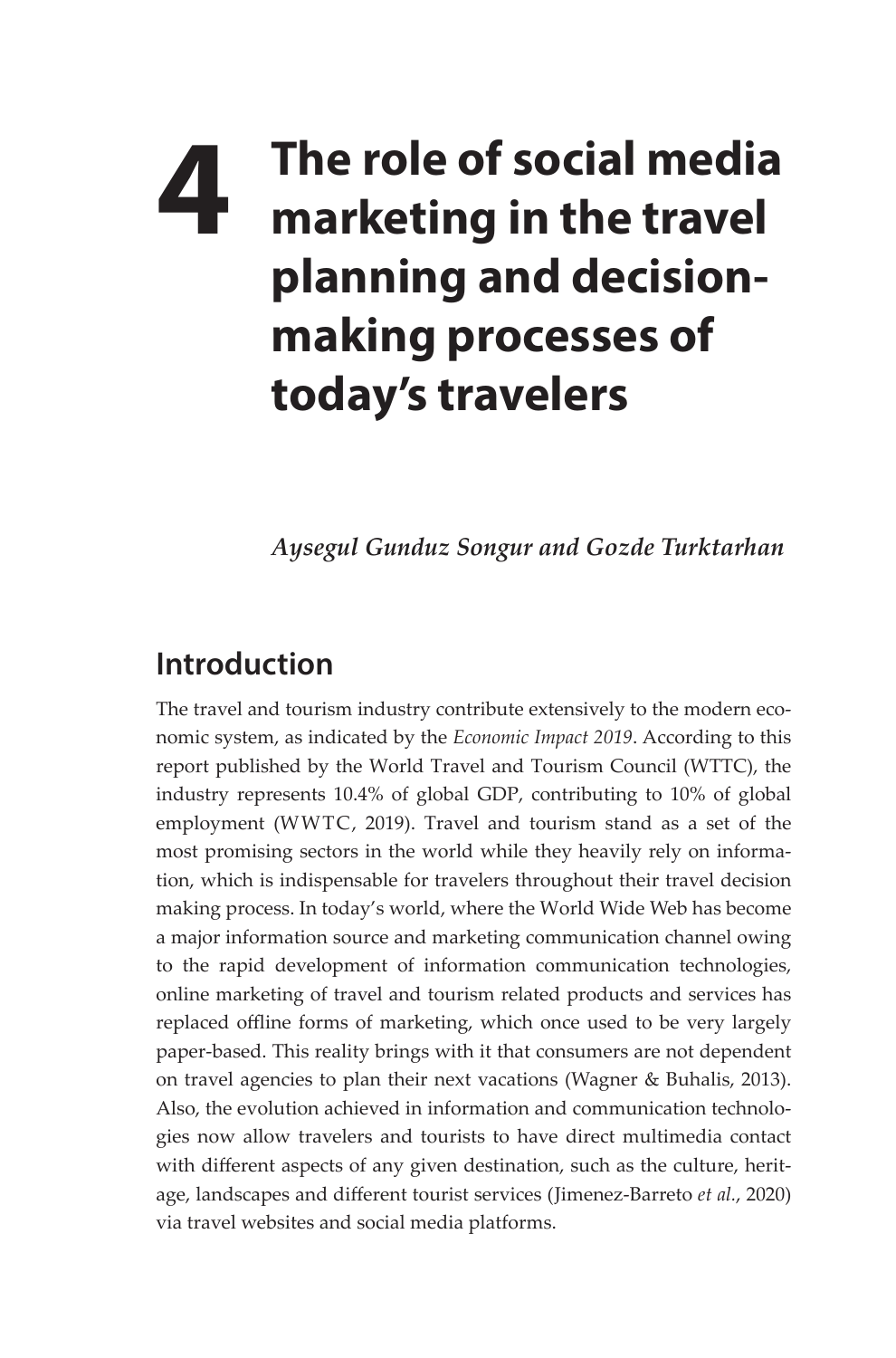## **Literature review**

Given the highly competitive nature of today's travel market, it is no surprise that the inclusion of digital tools to the traditional marketing mix is a prevalent practice for destinations. Amongst these digital tools, social media emerged as the most powerful marketing tool while providing a surprisingly global reach for the destination and tourism organizations at a very low cost. Before delving into why and how social media platforms emerged, the concept of online community should be explored first. The information technology aspect is emphasized in the online community definition of Lee *et al*. (2003); in its simplest definition, it is a cyberspace that allows members to create content; while the definition proposed by Kang *et al*. (2007) focuses on the social aspect, and turns out as a social formation in which people join of their free will and organize the contents by interacting with other members. Online travel communities are defined by Lee by emphasizing the common values of people. According to Lee (2005), communities developed by a group of people who have a common travel taste and desire and adhere to common values, norms and interpretations are defined as online travel communities.

Back in 1968, in a very visionary manner, Andy Warhol said "*In the future, everyone will be world famous for 15 minutes*", which can now be interpreted as referring to every individual's possibility of attaining fame even for a brief period of time due to the increasing prevalence of social media outlets brought about by the advent of the Internet (Brainyquote, n.d.). To support the same line of thought, Li and Wang (2010) posited that the Internet has evolved into a participatory platform rather than the broadcasting medium it once used to be, and it now enables people to turn into the 'media' themselves for the sake of collaborating and sharing information. Similarly, 'YOU', which TIME Magazine named Person of the Year in 2006, represents all users, (Arola, 2010), which also stresses the individuality aspect and the democratizing potential of social media.

According to Paris *et al.* (2010), the concept of social media is a design that shares information over the world wide web, has content created directly by users, facilitates communication and saves time. The concept of social media is not just a single-channel type of communication. In addition, it contains all types of media created by multiple users, such as travel-related web pages, blogs, and social networking pages. Various social media platforms, the most popular and widely used ones being Facebook, Instagram, Twitter and Youtube, are also viewed as tools for creating online communi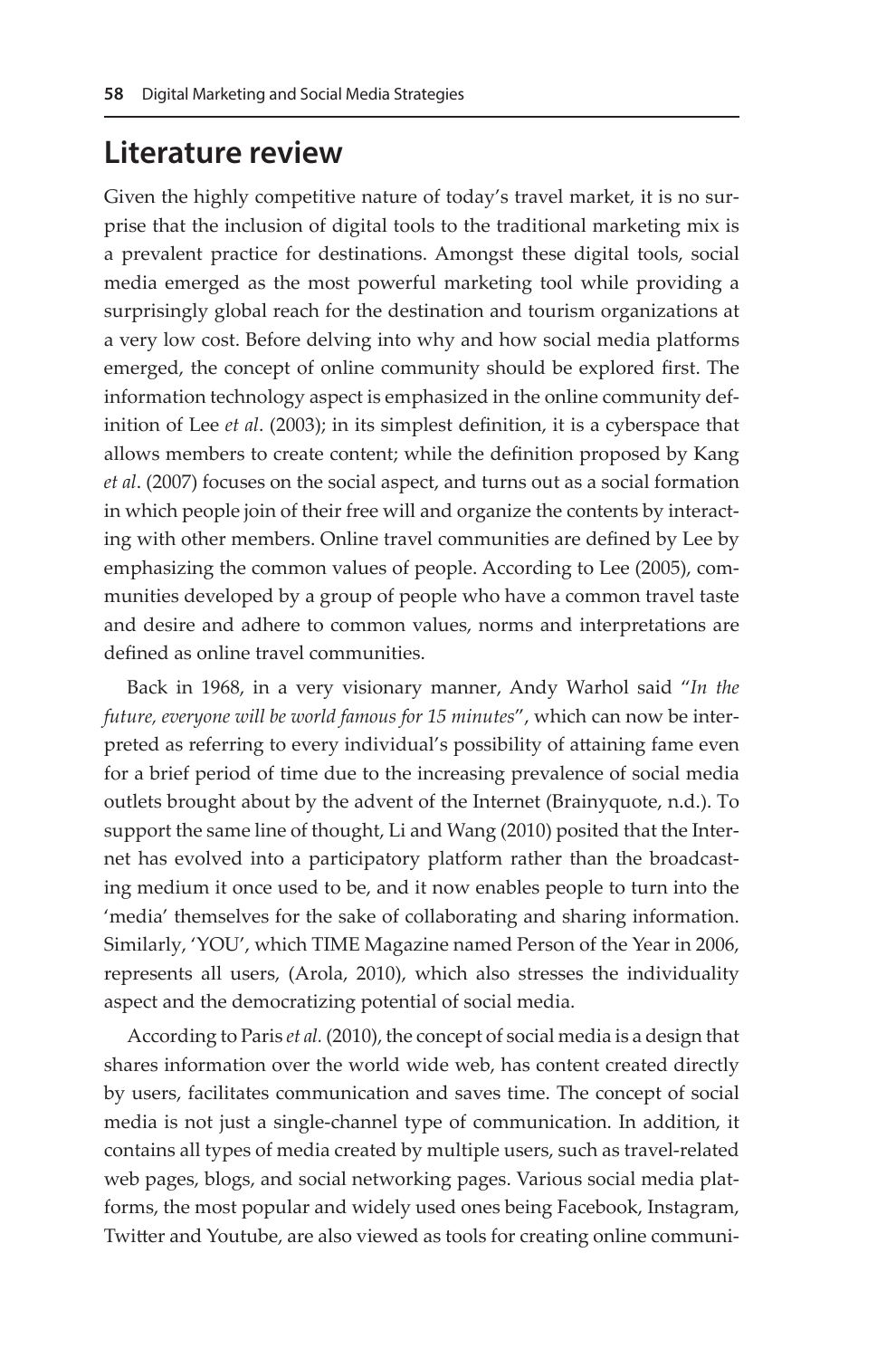ties comprising of users who share similar interests, activities, and objectives (Bolotaeva & Cata, 2010). Kaplan and Haenlein (2006) defined social media from a broader perspective. According to the researchers, the term 'social media' describes an Internet-based platform and a sharing environment where all users create content. In addition to this, all blogs, social networking sites, virtual gaming environments, and all web pages where users can communicate directly and openly with each other are within the scope of social media.

## **Generations and travel behaviors**

Today's travelers have access to a diverse set of resources for travel related information search thanks to the digitally induced communication tools and platforms. Some other studies in the literature state that today's travelers seek authenticity, want to belong to a group, and question the meaning in their lives, and their motivation to travel is shaped in line with these questions (Nijs & Peters, 2002, Ter Borg, 2003). According to *2021 Travel Trends Report*, travelers will tend to embark on more trips and extend their vacations, use their savings on a dream vacation. *Future Traveller Tribes 2030 Report*, on the other hand, stresses that today's travelers are open-minded and mobile savvy. Besides this, 62% of them use their smartphones before and during their travel, while they take the same number of holidays a year as Generation Z. Also, when it comes to travel inspiration, today's travelers are influenced most by pictures posted by their friends on social media platforms (Amadeus, 2021). Although activities and experiences are high on today's travelers' priority list, having a once-in-a-lifetime experience and traveling to destinations where they can take memorable pictures and have vacations with friends are also important considerations for them, significantly more so than it used to be for previous travelers.

Before delving into generational marketing theories and models and how they are connected to social media marketing in tourism, first, the very phenomenon of generations should be explored. A survey of literature revealed the book named '*The Problem of Generations*' in which Karl Mannheim treated generations as a special type of social class. This study is considered as a seminal study with respect to generations, and emerged from systematic and comprehensive studies based on scientific methods (Bengston *et al*., 1974: 4; Jaeger, 1985: 275-278). According to Mannheim, individuals coming from the same generation share a common position in the social and historical process, just like individuals who come from the same social class. He also stated that individuals from the similar age